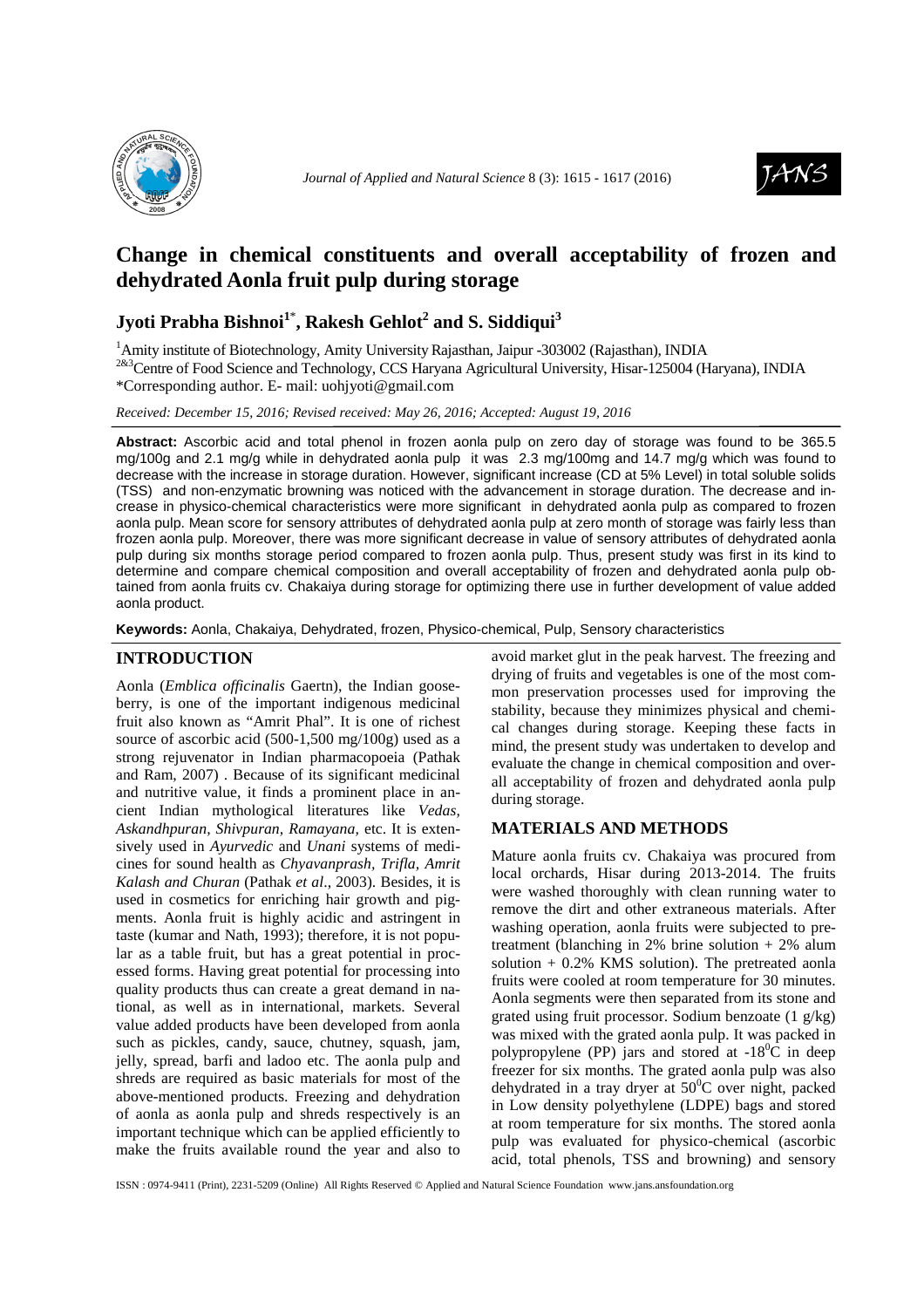parameters (colour and appearance, taste, texture. mouthfeel and overall acceptability) at two months interval. Total soluble solids (TSS) were estimated at ambient temperature by hand refractometer (0-32%) and the values were expressed as percent TSS. Ascorbic acid was analyzed according to AOAC (1990) method. Non- enzymatic browning (NEB) was determined according to the method of Ranganna (2008). Total phenols were analyzed as per the methods given by Amorium *et al.* (1997), while organoleptic evaluation by using 9 point hedonic scale.

#### **RESULTS AND DISCUSSION**

Changes in total soluble solids (TSS), ascorbic acid, total phenols and non-enzymatic browning in aonla pulp (frozen and dehydrated) during six months storage period in present study have been presented in Tables 1 and 2. Aonla pulp, both frozen and dehydrated, showed significant decrease (CD at 5% Level) in ascorbic acid ( 17% & 41% resp.) and total phenols ( 13% & 33% resp.), and significant increase in total soluble solids (TSS) and non-enzymatic browning with the advancement in storage duration. Loss in ascorbic acid content could be attributed to oxidation of ascorbic acid to dehydro-ascorbic acid with passage of time. Similar findings have been confirmed by Damame *et al*. (2002) in aonla preserve stored at room temperature, Sharma *et al*. (2002) in aonla powder stored at room temperature for six months, Tandon *et al*. (2003) in aonla candy stored for nine months under ambient temperature, Choudhary *et al.* (2012) in aonla nectar stored at room temperature for 240 days and Vikram *et al.* (2012) in aonla herbal jam stored for eight months at ambient temperature.. The increase in

**Table 1.** Effect of storage period on chemical constituents of frozen aonla pulp**.**

| Frozen aonla  | Storage period (months) |      |       |      | C.D. at |
|---------------|-------------------------|------|-------|------|---------|
| pulp          | 0                       | 2    |       |      | 5%      |
| TSS(%)        |                         | 11.2 | 11.38 | 11.5 | 0.23    |
|               | 0                       | 3    |       | 9    |         |
| Ascorbic Acid | 365.                    | 351. | 324.5 | 305. | 5.65    |
| (mg/100 g)    | 5                       | 3    |       |      |         |
| Total phenols | 2.10                    | 2.00 | 1.87  | 1.64 | 0.07    |
| (mg/g)        |                         |      |       |      |         |
| NEB (OD at    | 0.02                    | 0.02 | 0.038 | 0.05 | 0.05    |
| $440$ nm)     |                         | 6    |       | っ    |         |

**Table 3.** Effect of storage period on sensory characteristics (9 point hedonic scale) of frozen.

| Frozen aonla               | Storage period (months) |     |     |      | C.D. at<br>5% |
|----------------------------|-------------------------|-----|-----|------|---------------|
| pulp                       | 0                       |     | 4   | 6    |               |
| Colour and<br>appearance   | 8.1                     | 8.0 | 7.8 | 7.5  | 0.35          |
| Taste                      | 8.0                     | 7.9 | 7.6 | 7.2. | 0.48          |
| Texture                    | 8.0                     | 7.8 | 7.6 | 7.1  | 0.42          |
| Mouthfeel                  | 8.0                     | 7.9 | 7.7 | 7.3  | 0.38          |
| Overall ac-<br>ceptability | 8.0                     | 7.8 | 7.6 | 7.1  | 0.44          |

TSS of dried as well as frozen aonla pulp in present study might be due to gradual loss of moisture and breakdown of complex molecules to simple form. Similar results were reported by Daisy *et al.* (2007) in aonla preserve stored at room temperature for three months and Ram *et al*. (2011) in aonla bael blended RTS beverage stored in refrigerated conditions. Decrease in tannins in present study might be due to activity of polyphenolase enzyme, which acts upon tannins and ascorbic acid, while increase in NEB might be due to condensation of tannins to brown pigments. Similar findings were obtained by Ahlawat (2007) in osmotically dehydrated aonla during 60 days storage period.

Effects of storage period on organoleptic quality (colour and appearance, taste, texture, mouthfeel and overall acceptability) of aonla pulp (frozen and dehydrated) cv. Chakaiya have been shown in Tables 3 and 4. Mean score for colour and appearance, taste, texture, mouthfeel and overall acceptability of frozen aonla pulp at zero month of storage were 8.1, 8.0, 8.0, 8.0 and 8.0, respectively. Mean score for colour and appearance, taste, texture, mouthfeel and overall acceptability of dehydrated aonla pulp at zero month of storage were 7.8, 7.5, 7.7, 7.2 and 7.5, respectively. Data clearly reveal that mean score for sensory attributes of dehydrated aonla pulp at zero month of storage was fairly less than frozen aonla pulp. A significant decrease in sensory attributes of aonla pulp (frozen and dehydrated) was noticed at the end of six months storage. Increase in non-enzymatic browning might be the reason for decrease in mean score for colour and appearance of aonla pulp. Textural losses might be due to loss of moisture, while significant decrease in mean score for taste and mouthfeel might be due to various **Table 2.** Effect of storage period on chemical constituents of

| <b>Dehydrated</b>              | Storage period (months) |              |      |      | $C.D.$ at |
|--------------------------------|-------------------------|--------------|------|------|-----------|
| aonla pulp                     | 0                       | $\mathbf{z}$ | 4    | 6    | 5%        |
| TSS(%)                         | 54.7                    | 55.0         | 57.0 | 58.5 | 0.45      |
| Ascorbic acid<br>$(mg/100$ mg) | 2.3                     | 2.0          | 1.7  | 11   | 0.2       |
| Total phenols<br>(mg/g)        | 14.7                    | 12.5         | 11.1 | 9.8  | 1.1       |
| NEB (OD at<br>440 nm)          | 0.24                    | 0.54         | 0.74 | 0.97 | 0.02      |

dehydrated aonla pulp.

**Table 4.** Effect of storage period on sensory characteristics (9 point hedonic scale) of dehydrated aonla pulp.

| <b>Dehydrated</b><br>aonla pulp |     | Storage period (months)     |     |     |      |
|---------------------------------|-----|-----------------------------|-----|-----|------|
|                                 | 0   | $\mathcal{D}_{\mathcal{A}}$ |     |     | 5%   |
| Colour and<br>appearance        | 7.8 | 7.2                         | 6.7 | 5.8 | 0.32 |
| Taste                           | 7.5 | 7.1                         | 6.4 | 5.7 | 0.35 |
| Texture                         | 7.7 | 7.2                         | 6.7 | 5.7 | 0.27 |
| Mouthfeel                       | 7.2 | 6.9                         | 6.3 | 5.5 | 0.42 |
| Overall ac-<br>ceptability      | 7.5 | 7.0                         | 6.5 | 5.7 | 0.33 |